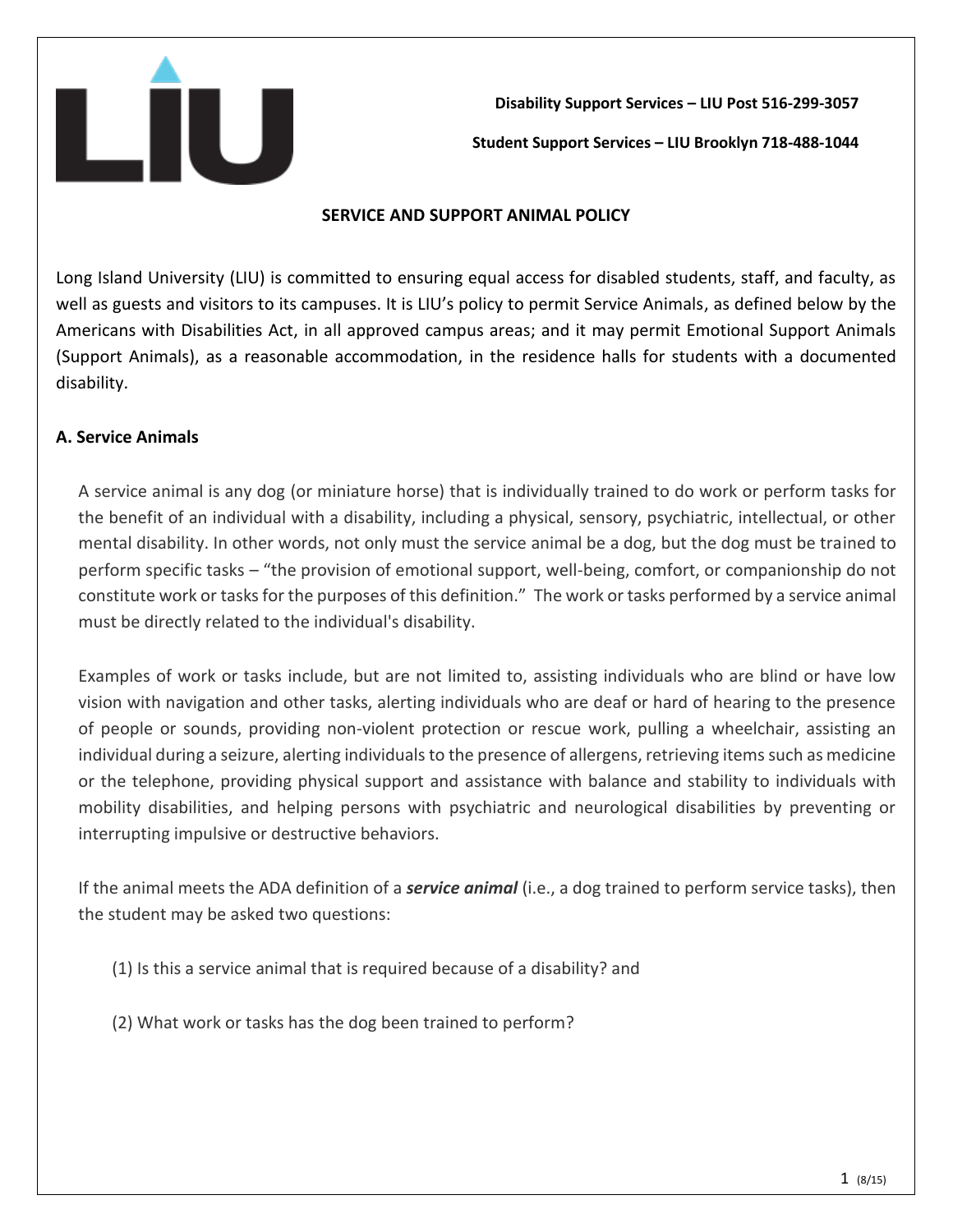### **B. Support Animals**

Under the federal Fair Housing Act (FHA), an emotional support animal (Support Animal) is viewed as a "reasonable accommodation" in a housing unit that has a "no pets" rule for its residents. A Support Animal is usually a dog, cat or other common domestic animal that provides therapeutic/emotional support to an individual with an identified disability. Support Animals may not be brought onto campus and/or into residential housing assignments without prior notice and approval. Once approved, Support Animals are *only* permitted to remain within the student's on‐campus housing assignment. Support Animals are not permitted in other University Buildings or Classrooms. Each request is reviewed on a case‐by‐case basis and requires advanced documentation as outlined in this policy.

## **C. Procedures for Approval of Service and Support Animals in University Housing**

### **(a) Requesting Permission to Have Service Animal On-Campus**

The student should contact the campus Student Disability Services/Student Support Service office as soon as s/he is aware of plans to bring a Service or Support Animal to campus. Incoming residential students must submit their request for the accommodation of a Service or Support Animal with their initial housing application by:

- May 1 for fall semester freshmen; July 1 for fall semester transfer students and graduate students
- November 1 for spring semester

While requests made after the designated deadline will be accepted and considered, there is no guarantee that LIU will be able to meet late applicants' accommodation request, including any needs that develop during the semester.

#### **D. Documentation for a Service Animal**

When it is not obvious what service the animal provides, the student requesting permission to have a Service Animal on-campus must provide from a certified clinician a letter which substantiates: a) if the Service Animal is required because of a disability, and b) what work or task the Service Animal has been trained to perform. The letter must be dated and on letterhead and it must provide information establishing the existence of an impairment and sufficient information concerning his or her functional limitations to show that the work or tasks performed by the animal is related to those limitations. Insufficient documentation that does not fulfill the outlined requirements may result in accommodation delays or denial. The letter must contain an explanation of the tasks or function the animal has been trained to perform as a disability-related accommodation, and the type/description of animal.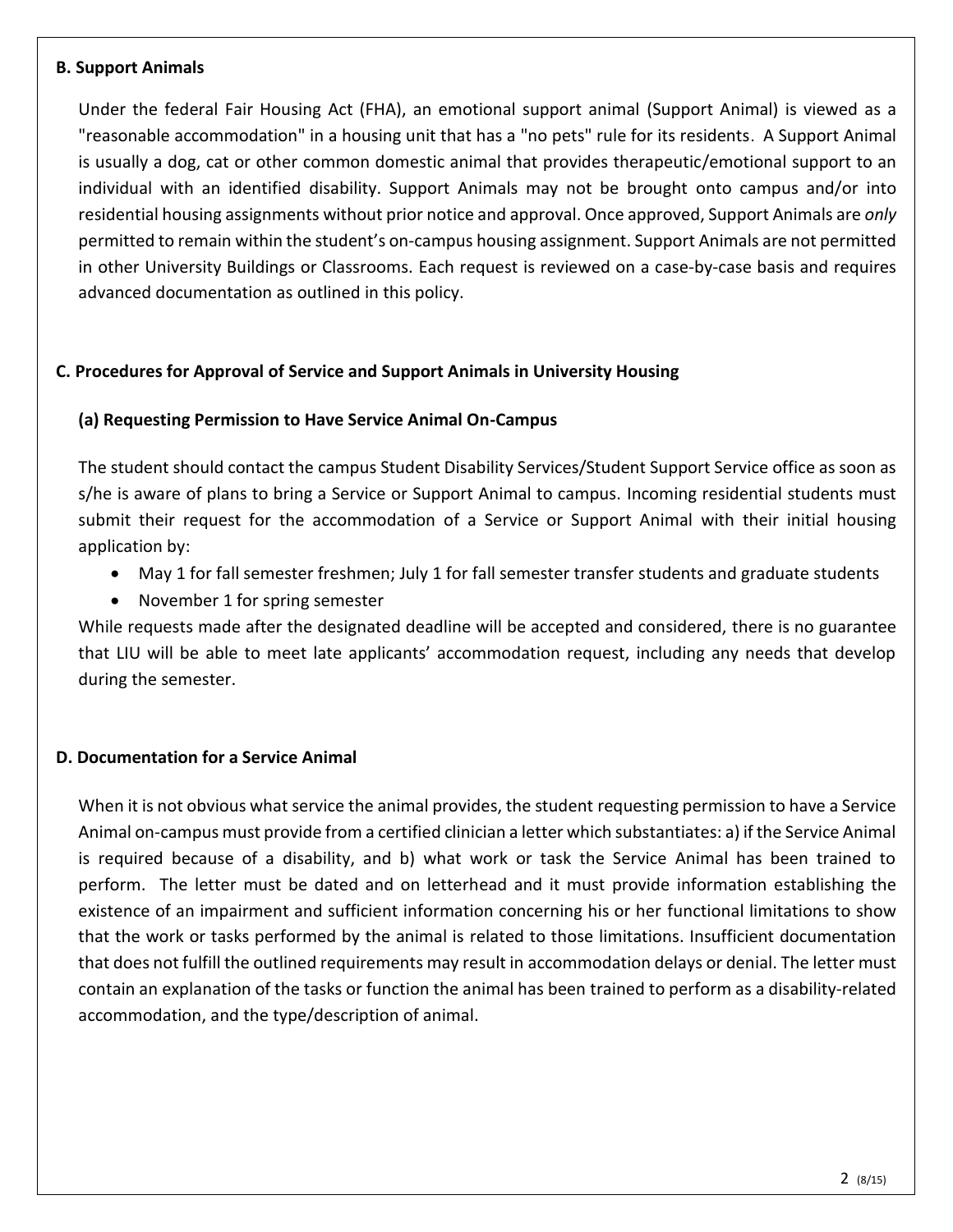### **E**. **Documentation for Support Animal**

Documentation of the need for Support Animal should follow Disability and/or Student Support Services (DSS/SSS) guidelines for documentation of disability, and should generally include the following information:

- a. Verification of the individual's disability from a physician, psychiatrist, social worker, or other mental health professional,
- b. Statement on how the animal serves as an accommodation for the verified disability, and
- c. Statement on how the need for the animal relates to the ability of the resident/student or live-in family member to use and enjoy the living arrangements provided by the University.
- d. Current documentation of items requested in a., b., and c. (dated within the last 6 months of submission of the application.)

The University Disability Housing Committee will review documentation and, if the Committee approves the request, it shall arrange a meeting with the person requesting that a Service or Support Animal be housed in University housing. This policy will be carefully reviewed with the person at that time.

Students whose request for a Support Animal through this process is not granted will have the opportunity to appeal such decisions. All appeals are reviewed by the Dean of Students of LIU and her/his designee. Students will receive information about the appeals process upon notification of decision of request for disability housing accommodations.

Upon approval of a support Animal, the student's roommate(s) or suitemate(s) will be notified (if applicable) to solicit their acknowledgement of the approval, and notify them that the approved animal will be residing in shared assigned living space.

## **F. Conflicting Health Conditions**

Campus Life/Residence Life personnel will make a reasonable effort to notify tenants in the residence building where the Approved Animal will be located.

Students with medical condition(s) that are affected by animals (e.g., respiratory diseases, asthma, severe allergies) are asked to contact Disability and/or Student Support Services if they have a health or safety related concern about exposure to a Service or Support Animal. The University is prepared to also reasonably accommodate individuals with such medical conditions that require accommodation when living in proximity to Service or Support Animals.

Disability and/or Student Support Services will resolve any conflict in a timely manner. Staff members will consider the conflicting needs and/or accommodations of all persons involved. Disability and/or Student Support Services staff may use LIU Post's Center for Healthy Living and/or LIU Brooklyn's Campus Life as a resource for information on health issues. In the event that an agreement cannot be reached, Disability and/or Student Support Services' decision is final and not subject to appeal.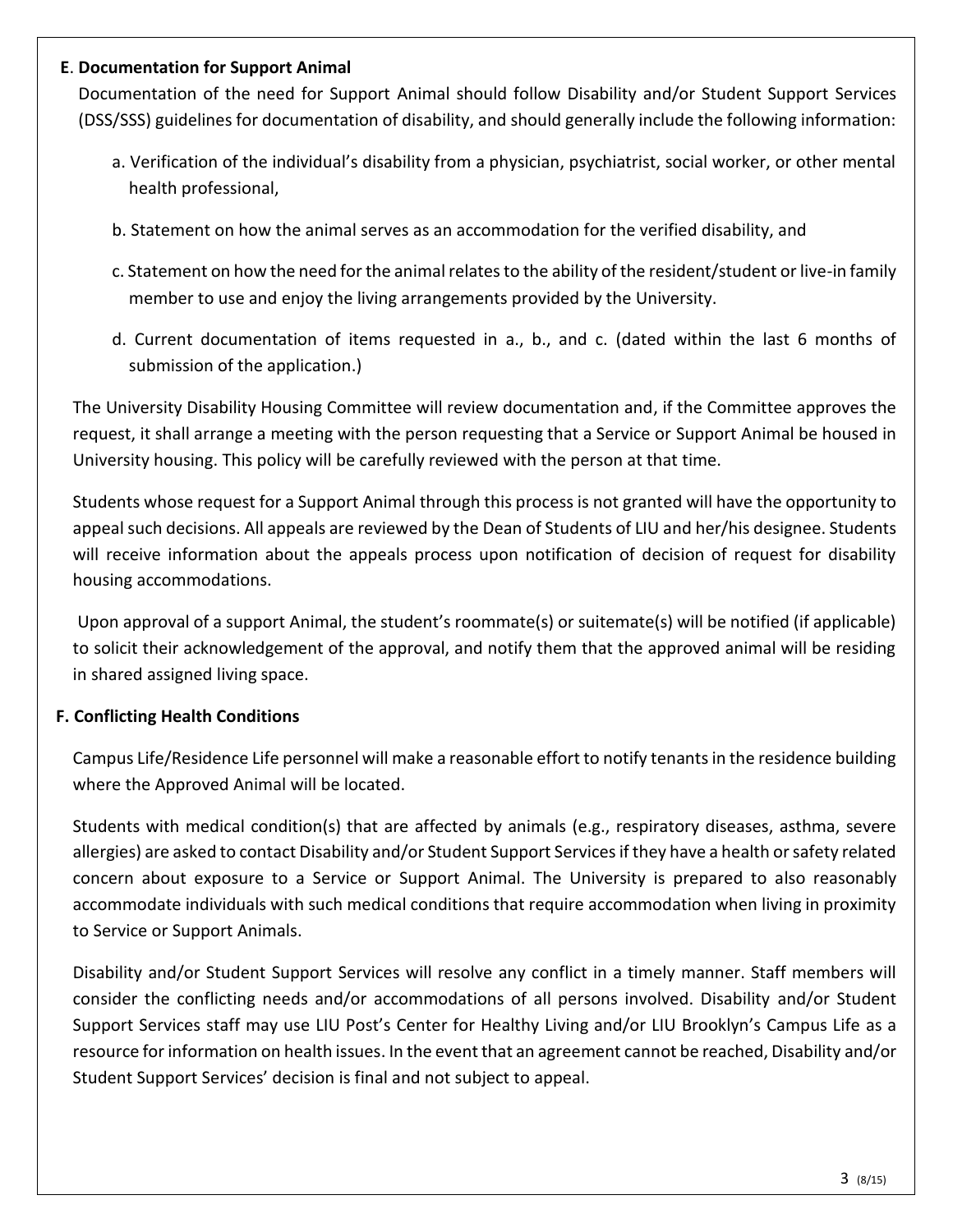## **G. Owner's Responsibilities in University Housing**

- 1. The Owner is responsible for assuring that the Approved Animal does not unduly interfere with the routine activities of the residence or cause difficulties for students who reside there.
- 2. The Owner is financially responsible for the actions of the Approved Animal including bodily injury or property damage. The owner's responsibility covers but is not limited to replacement of furniture, carpet, window, wall covering, and the like. The owner is expected to cover these costs at the time of repair and/or move-out.
- 3. The Owner is responsible for any expenses incurred for cleaning above and beyond a standard cleaning or for repairs to University premises that are assessed after the student and animal vacate the residence. The University shall have the right to bill the Student account of the owner for unmet obligations.
- 4. The Owner must notify Disability and/or Student Support Services in writing if the Approved Animal is no longer needed as an Approved Animal or is no longer in residence. To replace an Approved Animal the owner must file a new Request for Reasonable Accommodation.
- 5. The Owner's residence may be inspected for fleas, ticks or other pests once a semester or as needed. The applicable housing office for the residence hall will schedule the inspection. If fleas, ticks or other pests are detected through inspection, the residence will be treated using approved fumigation methods by a university-approved pest control service. The owner will be billed for the expense of any pest treatment above and beyond standard pest management in the residence halls.
- 6. (For students in the Residence Halls and/or suite-style apartments) All roommates or suitemates of the owner must sign an agreement allowing the Approved Animal to be in residence with them. In the event that one or more roommates or suitemates do not approve, either the owner and animal or the nonapproving roommates or suitemates, as determined by the appropriate Housing office for the residence location, may be moved to a different location.
- 7. Service Animals may travel freely with their owner throughout University Housing. Support Animals must be contained within the privately assigned residential area (room, suite, apartment) at all times, except when transported outside the private residential area in an animal carrier or controlled by leash or harness. When outside the residence, the owner of a Support Animal shall carry proof that the animal is an Approved Animal.
- 8. Approved Animals may not be left overnight in University Housing to be cared for by another student. Animals must be taken with the student if they leave campus for a prolonged period.
- 9. Campus Life/Residence Life personnel have the ability to relocate owner and Approved Animal as necessary according to current contractual agreements.
- 10. The Owner agrees to continue to abide by all other residential policies. Reasonable accommodation which may constitute an exception to a policy that otherwise would prohibit having an animal does not constitute an exception to any other policy.
- 11. Any violation of the above rules may result in immediate removal of the animal from the University and may be reviewed through the LIU Community Standards Adjudication Process and the Owner will be afforded all rights of due process and appeal as outlined in that process.
- 12. Should the Approved Animal be removed from the premises for any reason, the owner is expected to fulfill his/her housing obligations for the remainder of the housing contract.
- 13. The Owner undertakes to comply with animal health and wellbeing requirements as set forth herein.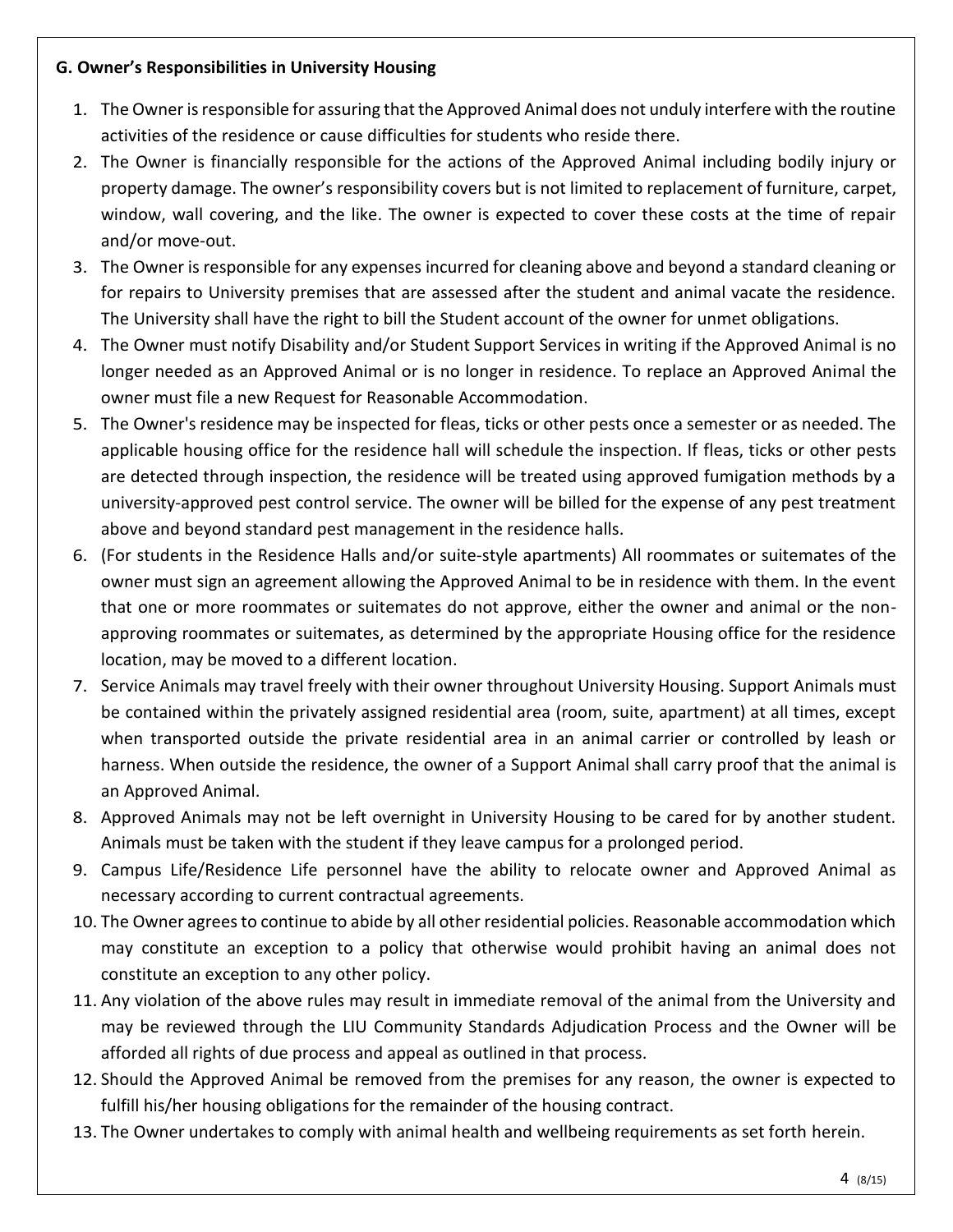14. All service or assistance animals must be neutered or spayed; must be vaccinated in accordance with local ordinances and regulations; animals, other than cats and dogs, must have an annual clean bill of health from a licensed veterinarian; and upon request, owner must provide the university with documentation showing that the animal has been licensed in accordance with New York law.

LIU is not required to maintain any of the above requirements.

## **H. Guidelines for Maintaining an Approved Animal at Long Island University**

## **A. Introduction**

The following guidelines apply to all Approved Animals and their owners, unless the nature of the documented disability of the owner precludes adherence to these guidelines, and permission for a variance from the guidelines has been granted.

## **B. Care and Supervision**

Care and supervision of the animal are the responsibility of the individual who benefits from the Approved Animal's use. The person is required to maintain control of the animal at all times.

The person is also responsible for ensuring the cleanup of the animal's waste and, when appropriate, must toilet the animal in areas designated by the University consistent with the reasonable capacity of the owner. Indoor animal waste, such as cat litter, must be placed in a study plastic bag and securely tied up before being disposed of in outside trash dumpsters. Litter boxes should be placed on mats so that waste is not tracked onto carpeted surfaces.

# **C. Animal Health and Well-being**

- 1. Vaccination: In accordance with local ordinances and regulations the animal must be immunized against diseases common to that type of animal. Dogs must have current vaccination against rabies and wear a rabies vaccination tag. Although not mandated, cats should have the normal shots required for a healthy animal. Local licensing requirements are followed.
- 2. Health: Animals, other than cats and dogs, to be housed in university housing must have an annual clean bill of health from a licensed veterinarian. Documentation can be a vaccination certificate for the animal or a veterinarian's statement regarding the animal's health. The university has authority to direct that the animal receive veterinary attention. (Local licensing law is followed.)
- 3. Licensing: The university reserves the right to request documentation showing that the animal has been licensed (e.g., New York law requires that every dog be licensed and provides that service dogs are exempt from the license fee).
- 4. Training: Service Animals must be properly trained.
- 5. Leash: If appropriate the animal must be on a leash, unless the leash would inhibit the animal's ability to be of service.
- 6. Spay/Neuter: Service or Support Animals must be spayed or neutered. Owner must provide verification of spaying/neutering from a licensed veterinarian.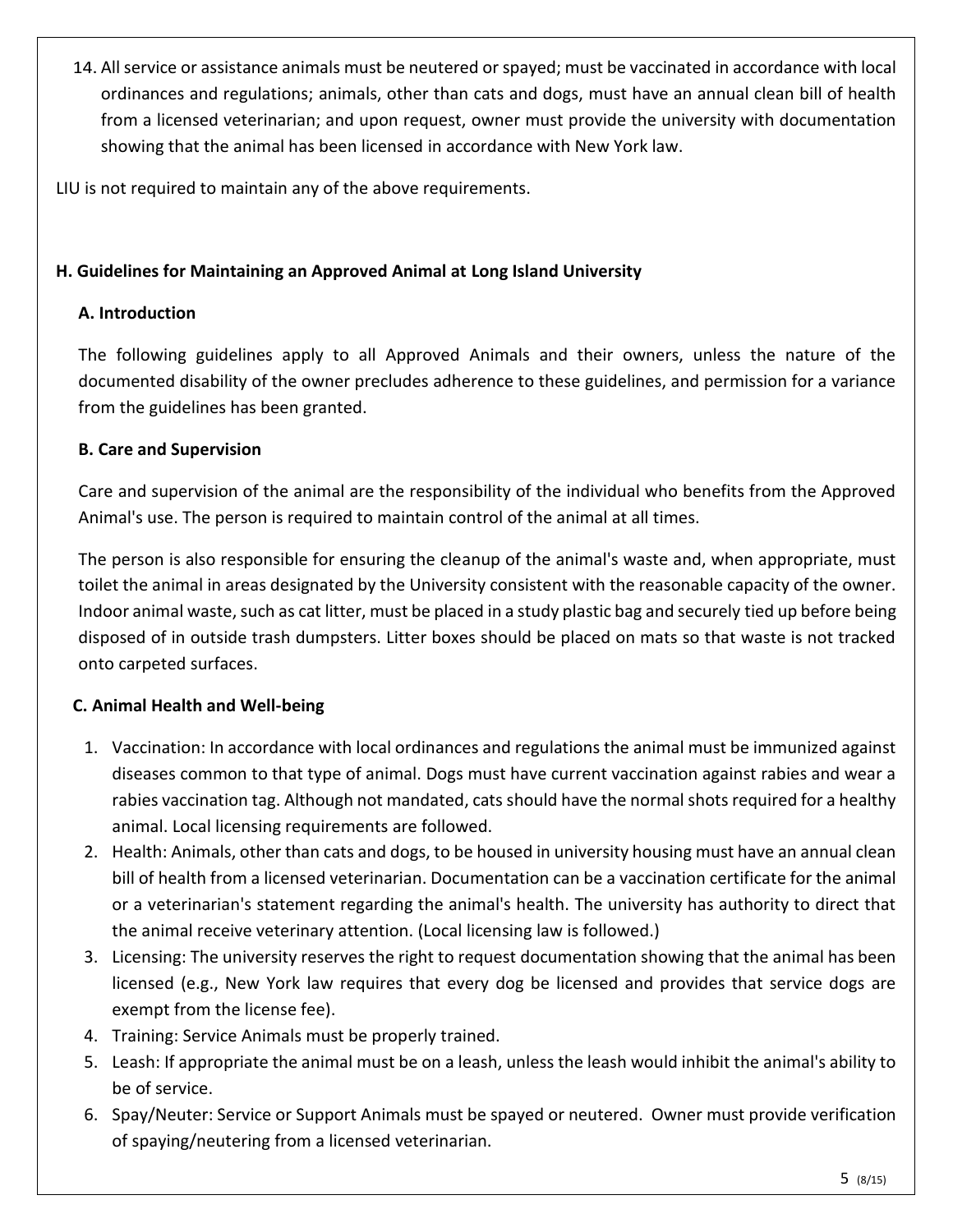7. Other Conditions: Disability and/or Student Support Services may place other reasonable conditions or restrictions on the animals depending on the nature and characteristics of the animal.

### **I. Requirements for Faculty, Staff, Students, and Other Members of the University Community**

Members of the University community are required to abide by the following practices**:** 

- 1. They are to allow a Service Animal to accompany its owner at all times and in all places on campus, except where animals are specifically prohibited.
- 2. They are not to touch or pet a Service or Support Animal unless invited to do so.
- 3. They are not to feed a Service or Support Animal.
- 4. They are not to startle a Service or Support Animal, deliberately.
- 5. They are not to separate or to attempt to separate an owner from his or her Service or Support Animal.
- 6. They are not to inquire for details about the owner's disabilities. The nature of a person's disability is a private matter.

### **J. Removal of Approved Animal**

The University may exclude/remove an Approved Animal when

- 1. the animal poses a direct threat to the health or safety of others, or
- 2. the animal's presence results in a fundamental alteration of the University's program, or
- 3. the owner does not comply with Owner's Responsibilities in University Housing, or
- 4. the animal or its presence creates an unmanageable disturbance or interference with the LIU community.

#### **K. Damage**

Owners of Approved Animals are solely responsible for any damage sustained to persons or University property caused by their animals.

## **L. Possible Restricted Areas -Service Animals**

The University may prohibit the use of Service Animals in certain locations because of health and safety restrictions (e.g. where the animals may be in danger, or where their use may compromise the integrity of research). Restricted areas may include, but are not limited to, the following areas: custodial closets, boiler rooms, facility equipment rooms, research laboratories, classrooms with research/demonstration animals, areas where protective clothing is necessary, wood and metal shops, motor pools, rooms with heavy machinery, and areas outlined in state law as being inaccessible to animals. Exceptions to restricted areas may be granted on a case-by-case basis by contacting Disability and/or Student Support Services and the appropriate department representative; the person directing the restricted area has the final decision.

## **M. Areas Off Limits to Assistance Animals**

All areas except for privately assigned living space in housing are off limits to approved Support Animals without prior authorization from Disability and/or Student Support Services.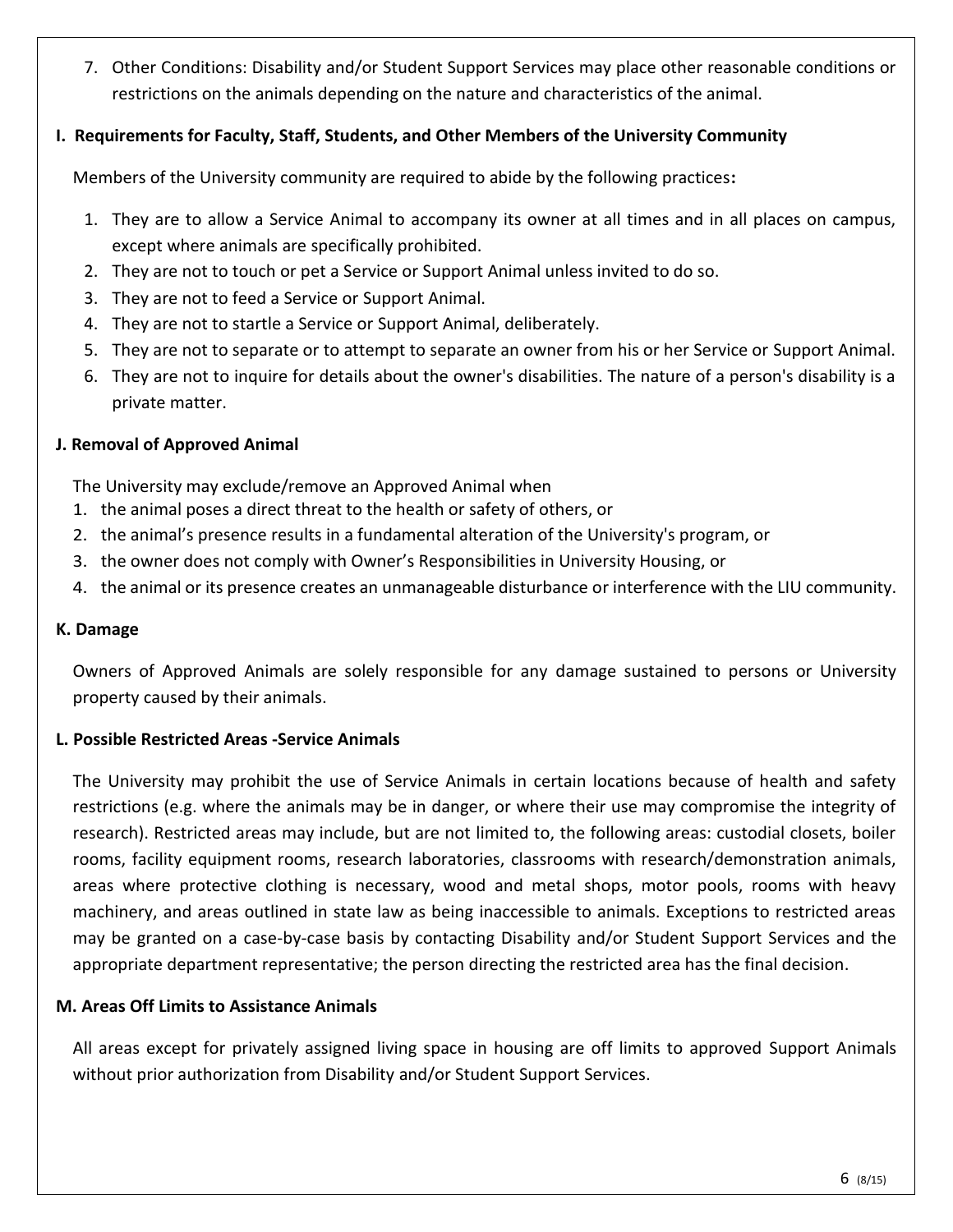**By my signature below, I verify that I have read, understand and will abide by the Guidelines outlined here and I agree to provide the additional information required to complete my Request for a Reasonable Accommodation under the University's Service and Support Animal Policy.** 

| Resident Owner Signature      | Date |
|-------------------------------|------|
| <b>DSS/SSS Representative</b> | Date |
|                               |      |

\_\_\_\_\_\_\_\_\_\_\_\_\_\_\_\_\_\_\_\_\_\_\_\_\_\_\_\_\_\_\_ \_\_\_\_\_\_\_\_\_\_\_\_\_\_\_\_\_\_\_\_

Campus Life/Residence Life Representative Date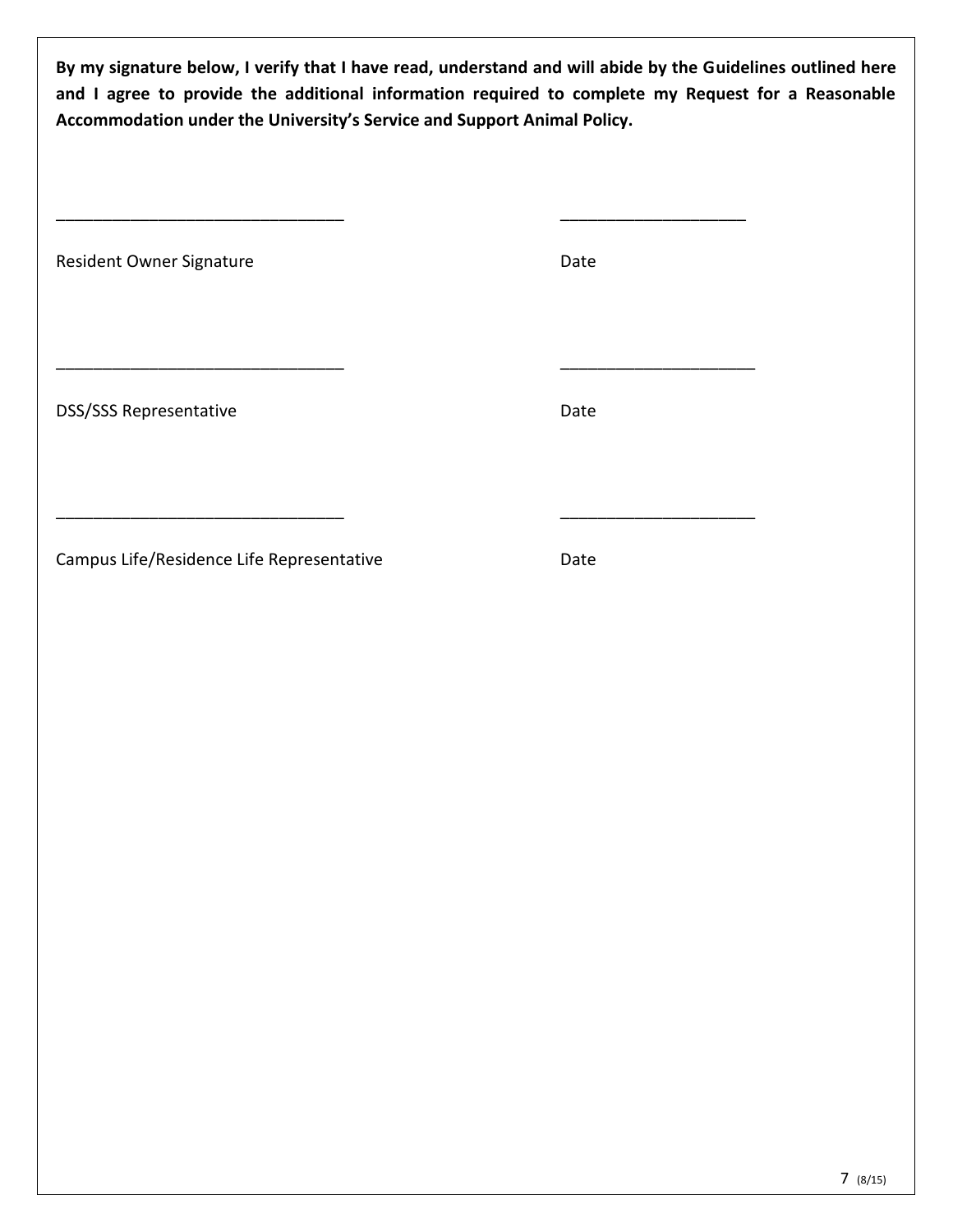#### **Roommate/Suitemate Acknowledgement**

(Only Applicable to Residences in Residence Halls and/or suite-style apartments)

By my signature below, I understand that I will share the common areas of my assigned residential space with the animal approved by this agreement. Should I have any concerns regarding the care and control of the approved animal, I will discuss my concerns with the approved animal's owner and then with Disability Support Services at LIU Post 516-299-3057 or Residence Life at LIU Brooklyn 718-488-1046 if the approved animal owner and I cannot come to an agreement.

| Resident's Name | Student ID# | Date |
|-----------------|-------------|------|
|                 |             |      |
| Resident's Name | Student ID# | Date |
|                 |             |      |
| Resident's Name | Student ID# | Date |
|                 |             |      |
| Resident's Name | Student ID# | Date |
|                 |             |      |
| Resident's Name | Student ID# | Date |
|                 |             |      |
| Resident's Name | Student ID# | Date |
|                 |             |      |
| Resident's Name | Student ID# | Date |
|                 |             |      |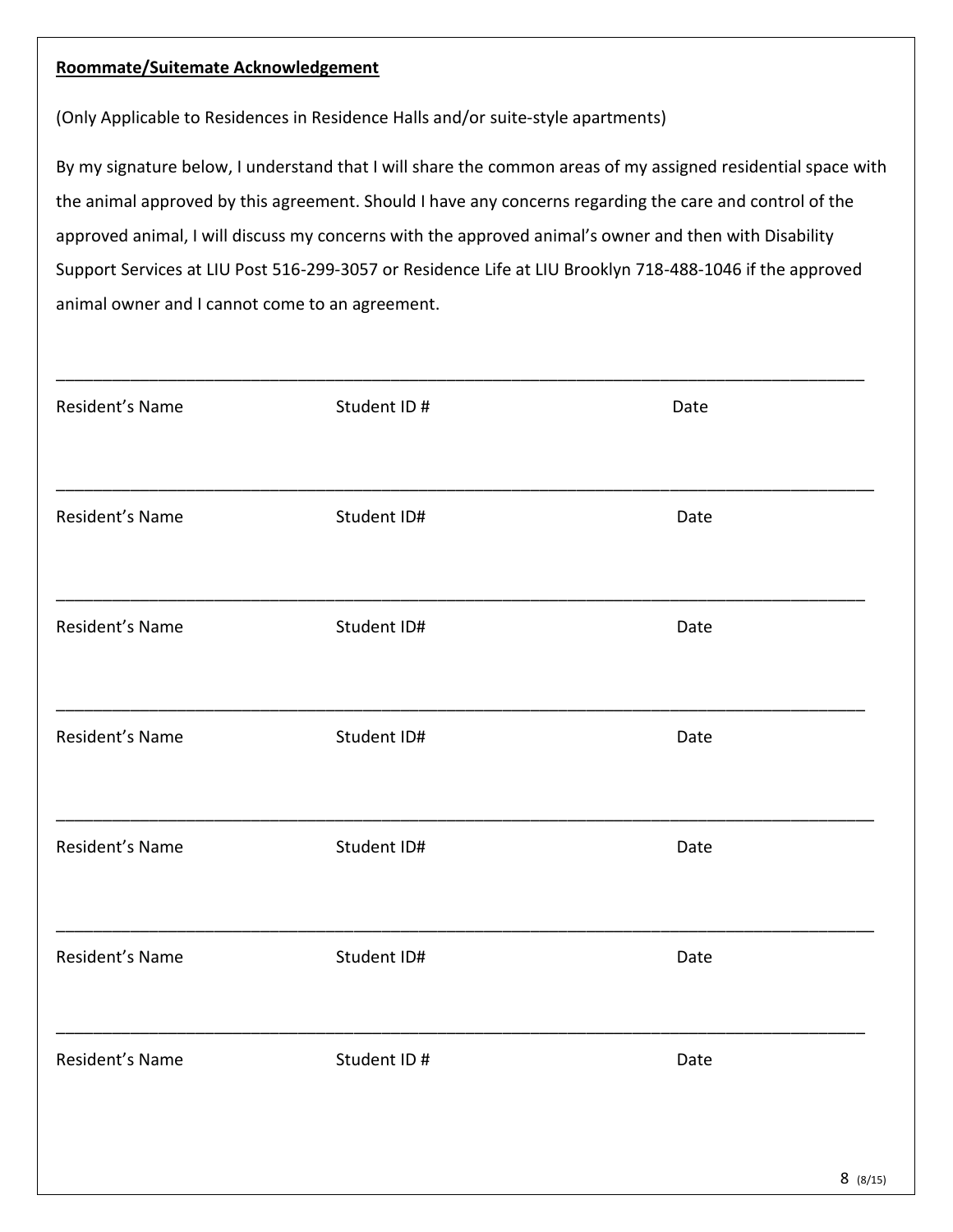| <b>Approved Animal Registration Form</b>                                                                                                                                                                                                                   |
|------------------------------------------------------------------------------------------------------------------------------------------------------------------------------------------------------------------------------------------------------------|
|                                                                                                                                                                                                                                                            |
|                                                                                                                                                                                                                                                            |
|                                                                                                                                                                                                                                                            |
| Owner's Home Phone #: _______________________________Cell Phone #: _________________________________                                                                                                                                                       |
|                                                                                                                                                                                                                                                            |
|                                                                                                                                                                                                                                                            |
|                                                                                                                                                                                                                                                            |
|                                                                                                                                                                                                                                                            |
|                                                                                                                                                                                                                                                            |
| Alternate Caregiver for Animal If Owner is Unavailable:                                                                                                                                                                                                    |
|                                                                                                                                                                                                                                                            |
|                                                                                                                                                                                                                                                            |
|                                                                                                                                                                                                                                                            |
| Please attach the Veterinarian's verification that the animal has all Veterinary-recommended vaccinations<br>to maintain the animal's health and prevent contagious disease. Also include a copy of New York's required<br>animal license (for dogs only). |
|                                                                                                                                                                                                                                                            |